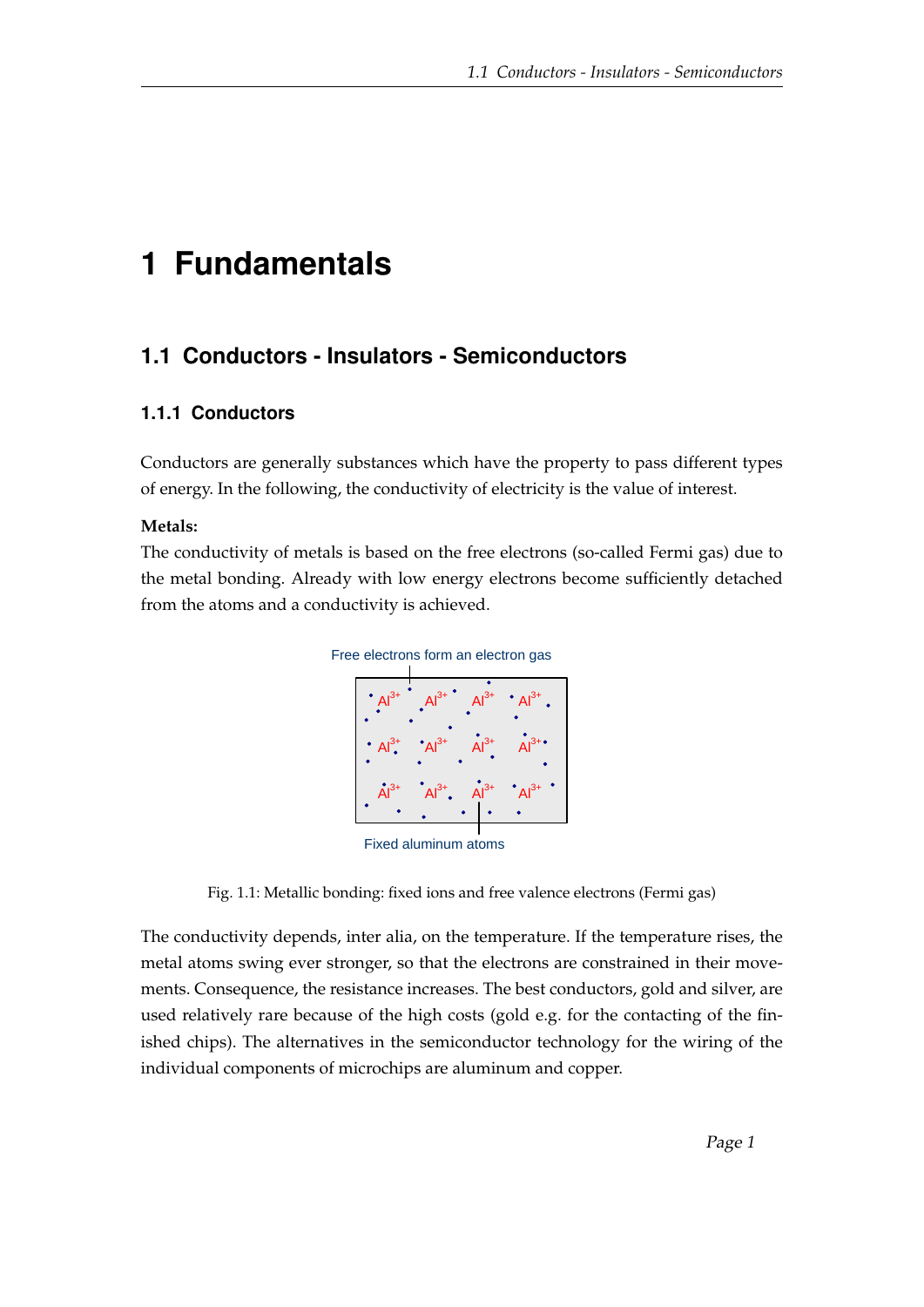#### **Salts:**

In addition to metals, salts can also conduct electricity. There are no free electrons, so the conductivity depends on ions which can be solved when a salt is melting or dissolving, so that the ions are free to move (see chapter chemical bonds for details).

# **1.1.2 Insulators**

Insulators possess no free charge carriers and thus are non-conductive.

#### **The atomic bond:**

The atomic bond is based on shared electron pairs of nonmetals. The elements which behave like nonmetals have the desire to catch electrons, thus there are no free electrons which might serve as charge carriers.

#### **The ionic bond:**

In the solid state, ions are arranged in a grid network. By electrical forces, the particles are held together. There are no free charge carriers to enable a current flow. Thus substances composed of ions can be both conductor and insulator.

# **1.1.3 Semiconductors**

Semiconductors are solids whose conductivity lies between the conductivity of conductors and insulators. Due to exchange of electrons - to achieve the noble gas configuration - semiconductors arrange as lattice structure. Unlike metals, the conductivity increases with increasing temperature.

Increasing temperatures leads to broken bonds and free electrons are generated. At the location at which the electron was placed, a so-called defect electron ("hole") remains.

The electron flow is based on the conductivity properties of semiconductors. The electronic band structure illustrates why semiconductors behave like this.

## **1.1.4 The band model**

The electronic band structure is an energy schema to describe the conductivity of conductors, insulators, and semiconductors. The schema consists of two energy bands (valence and conduction band) and the band gap. The valence electrons - which serve as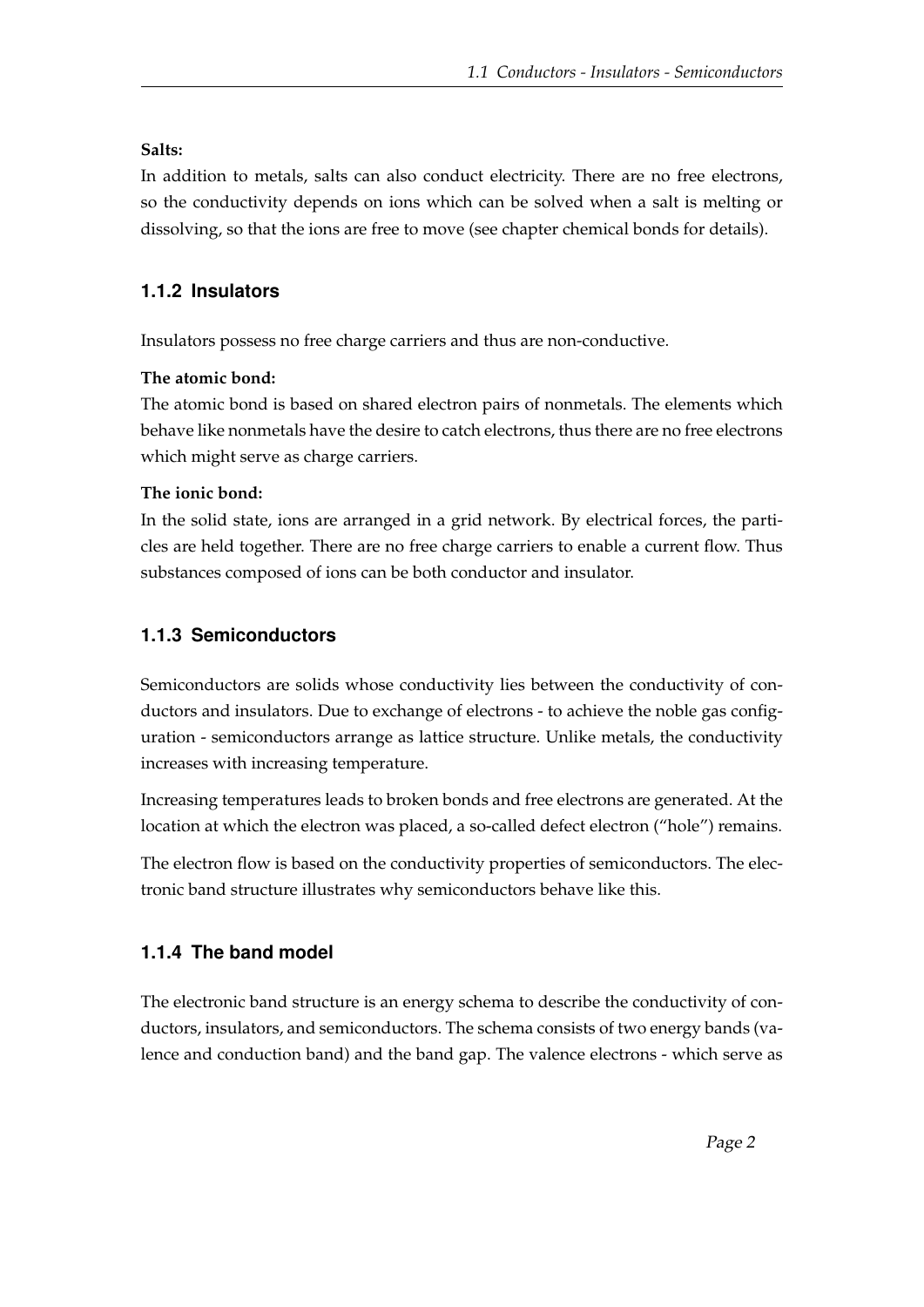

Fig. 1.2: Cut-out of a silicon lattice

charge carriers - are located in the valence band, in the ground state the conduction band is occupied with no electrons. Between the two energy bands there is the band gap, its width affects the conductivity of materials.

#### **The energy bands**

If we consider a single atom, there are according to the Bohr model of atoms sharply distinct energy levels, which may be occupied by electrons. If there are multiple atoms side by side they are interdependent, the discrete energy levels are fanned out. In a silicon crystal, there are approximately  $10^{23}$  atoms per cubic centimeter, so that the individual energy levels are no longer distinguishable from each other and thus form broad energy ranges.

The width of the energy bands depends on how strongly the electrons are bound to the atom. The valence electrons in the highest energy level interact strongly with those of neighboring atoms and can be solved relatively easily from an atom; with a very large number of atoms, a single electron can no longer be assigned to one single atom. As a result, the energy bands of the individual atoms merge to a continuous band, the valence band.

#### **The band model of conductors**

In conductors, the valence band is either not fully occupied with electrons, or the filled valence band overlaps with the empty conduction band. In general, both states occure at the same time, the electrons can therefore move inside the partially filled valence band or inside the two overlapping bands. In conductors there is no band gap between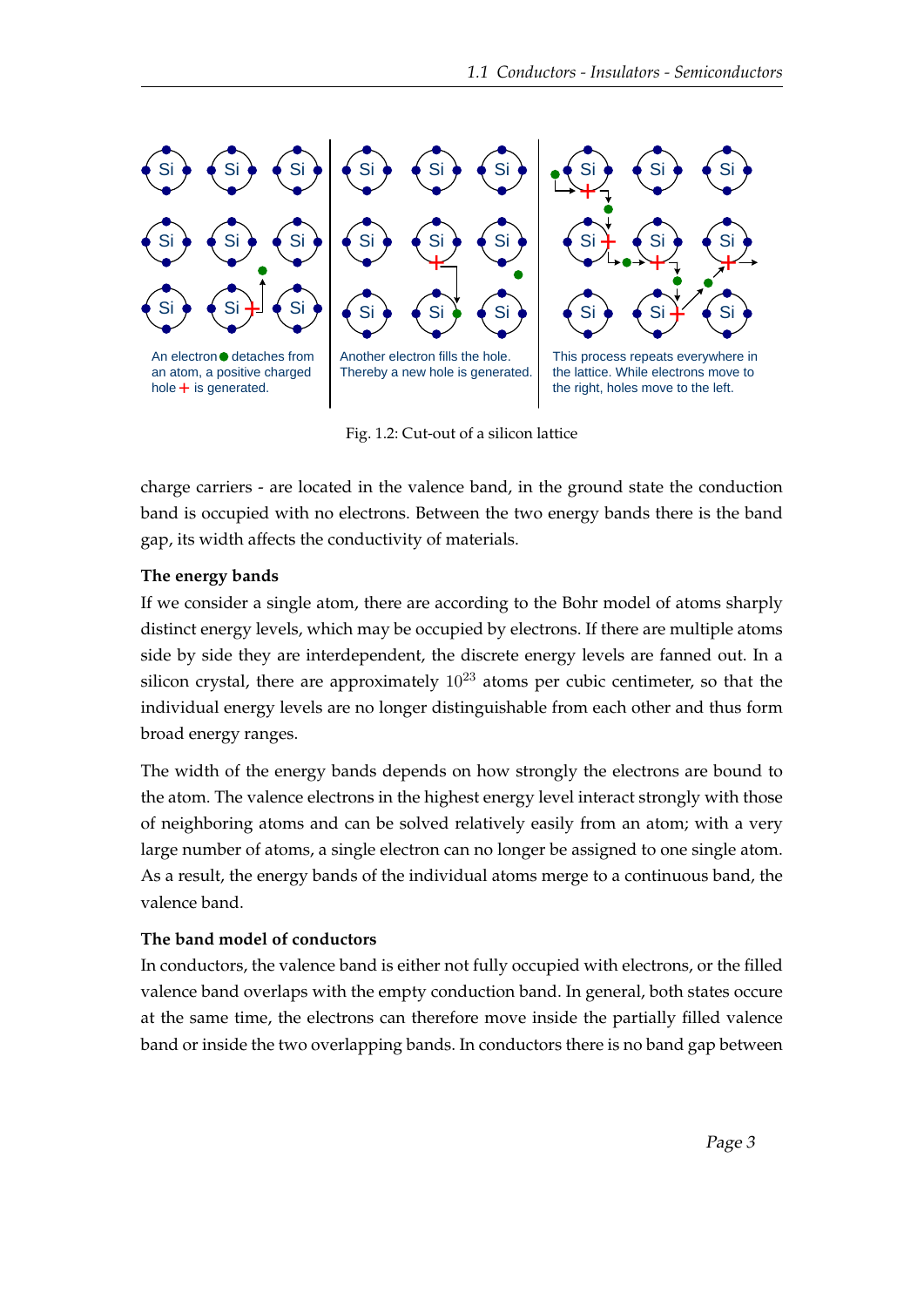

Fig. 1.3: Energy levels of atoms which are in interdependency with other atoms



Fig. 1.4: Energy bands of atoms which are in interdependency with other atoms

the valence band and conduction band.

# **The band model of insulators**

In insulators the valence band is fully occupied with electrons due to the covalent bonds. The electrons can not move because they are "locked up" between the atoms.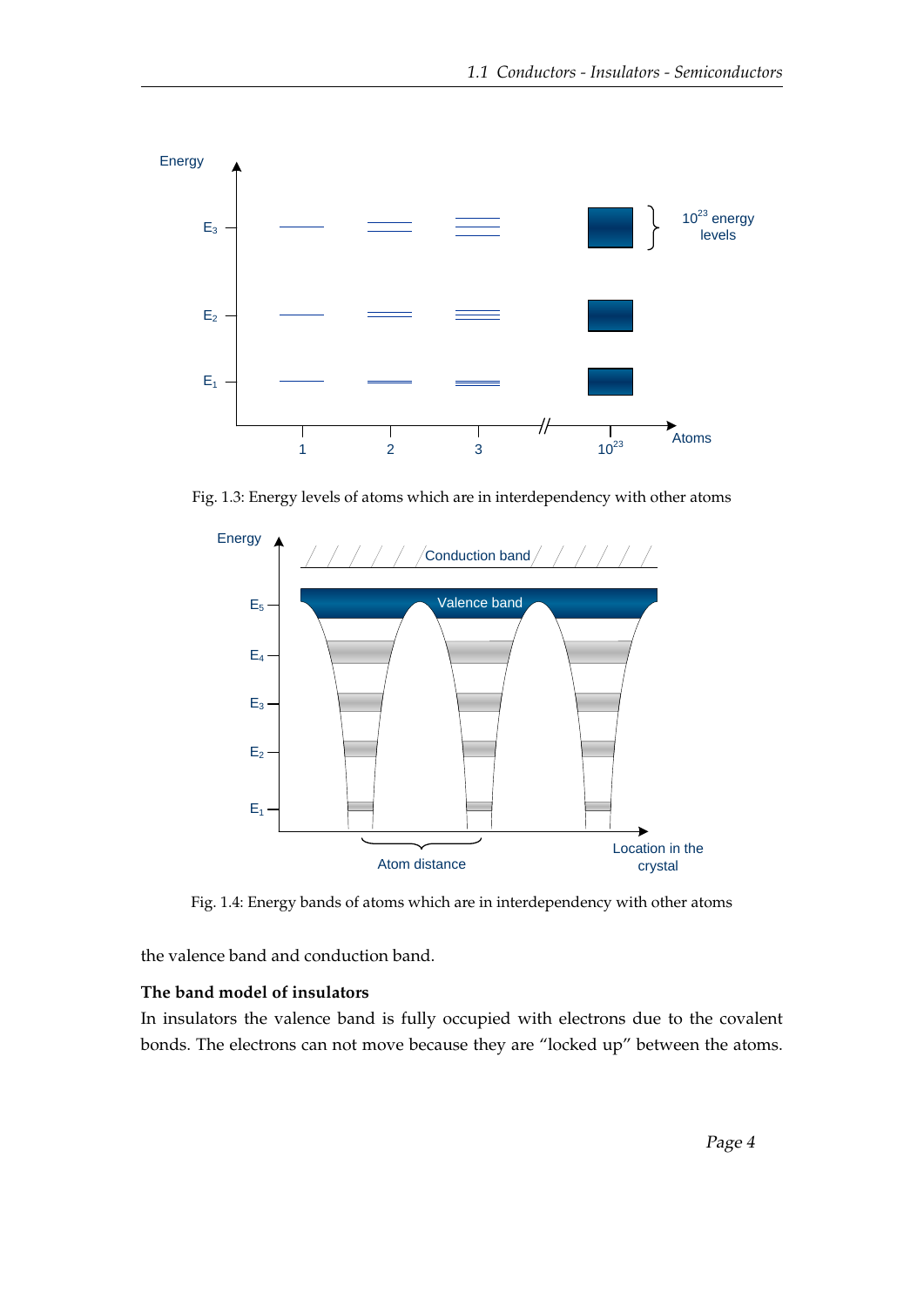To achieve a conductivity, electrons from the valence band have to move into the conduction band. This prevents the band gap, which lies in-between the valence band and conduction band.

Only with considerable energy expenditure (if at all possible) the band gap can be overcome; thus leading to a negligible conductivity.

#### **The band model of semiconductors**

Even in semiconductors, there is a band gap, but compared to insulators it is so small that even at room temperature electrons from the valence band can be lifted into the conduction band. The electrons can move freely and act as charge carriers. In addition, each electron also leaves a hole in the valence band behind, which can be filled by other electrons in the valence band. Thus one gets wandering holes in the valence band, which can be viewed as positive charge carriers.

There are always pairs of electrons and holes, so that there are as many negative as positive charges, the semiconductor crystal as a whole is neutral. A pure undoped semiconductor is known as intrinsic semiconductor. Per cubic centimeter there are about  $10^{10}$  free electrons and holes (at room temperature).

Since the electrons always assume the energetically lowest state, they fall back into the valence band and recombine with the holes if there is no energy supply. At a certain temperature an equilibrium is arranged between the electrons elevated to the conduction band and the electrons falling back. With increasing temperature the number of electrons that can leap the band gap is increased, and thus increasing the conductivity of semiconductors.

Since the width of the band gap represents a certain energy corresponding to a particular wavelength, one tries to alter the width selective in order to obtain certain colors of light emitting diodes (LED). This may be achieved by combining different materials. Gallium arsenide (GaAs) has a band gap of 1.4 eV (electron volts, at room temperature) and thus emits red light.

The intrinsic conductivity of silicon is of no interest for the functioning of components, since it depends, inter alia, on the supplied energy. Which means that it changes with the temperature; in addition a conductivity comparable to metals is only possible at very high temperatures (several hundred degrees Celsius). In order to deliberately influence the conductivity of semiconductors, impurity atoms can be introduced into the regular silicon lattice to alter the number of free electrons and holes.